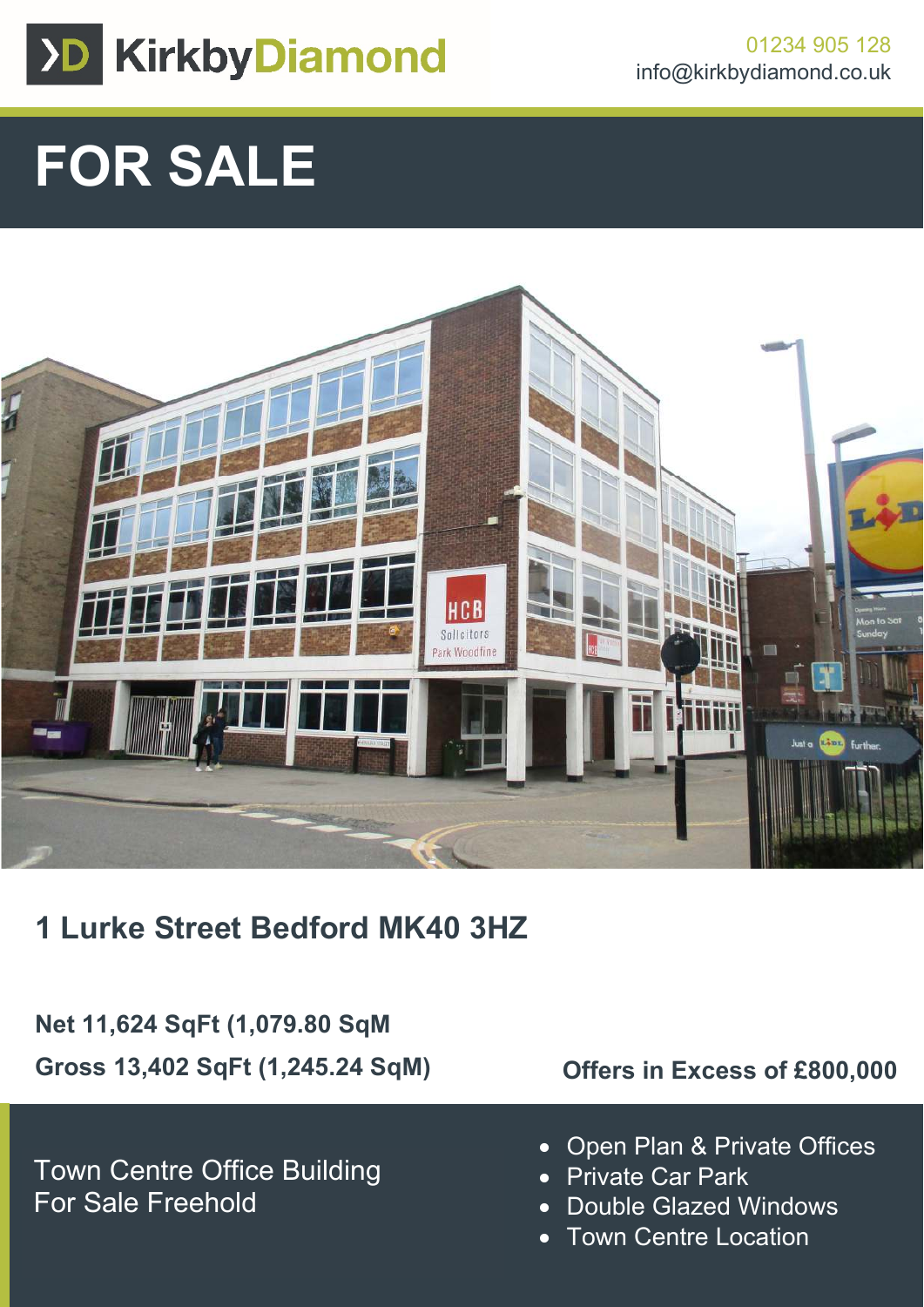### **Location**

The premises are located at the end of Lurke Street, close Bedford High Street and adjacent to Lidl and Luke Street multi storey car park.



#### **Terms**

The premises are to be sold freehold with vacant possession at offers in excess of £800,000 exclusive.

#### **VAT**

Intending occupiers should satisfy themselves as to the incidence or otherwise of VAT on this transaction.

#### **Business Rates**

Rateable Value – £TBA

Interested parties are advised to contact the relevant Local Authority.

#### **EPC**

TBA

#### **Accommodation**

The ground floor comprises reception area, general office space, central stairwell and lift providing access to the upper floors. Each floor has W.C. facilities and externally there is a private car part to the rear.

The upper floors are set out as two main office areas, some open plan and others divided into smaller offices and meeting rooms.

The property benefits from double glazed windows, gas central heating and views across the town centre from the upper floors.

A recent permitted development application to convert to residential has been refused. Details of the application can be found on the Bedford Borough Council Planning Portal Ref No. 21/02047/CPNO.

We recommend any interested parties seek their own planning advice on the potential for future conversion to residential.

The building is to be sold as seen and no conditional upon planning permission offers will be considered.

| <b>Accommodation</b>       | Sq M     | <b>Sq Ft</b> |
|----------------------------|----------|--------------|
| <b>Net Internal Area</b>   |          |              |
| <b>Basement</b>            | 30.24    | 326          |
| <b>Ground Floor</b>        | 182.26   | 1,962        |
| <b>First Floor</b>         | 289.10   | 3,112        |
| <b>Second Floor</b>        | 289.10   | 3,112        |
| <b>Third Floor</b>         | 289.10   | 3,112        |
| <b>Total</b>               | 1,079.80 | 11,624       |
|                            |          |              |
| <b>Gross Internal Area</b> |          |              |
| <b>Basement</b>            | 30.24    | 326          |
| <b>Ground Floor</b>        | 229.56   | 2,471        |
| <b>First Floor</b>         | 328.48   | 3,535        |
| <b>Second Floor</b>        | 328.48   | 3,535        |
| <b>Third Floor</b>         | 328.48   | 3,535        |
| <b>Total</b>               | 1,245.24 | 13,402       |



**Kirkby Diamond LLP and Directland Limited t/a Koopman, for themselves and for the vendors, whose agents they are, give notice that these particulars are set out as a general guide only and do not constitute any part of any offer or contract. All descriptions, dimensions, reference to condition and the necessary permissions for use and occupation and other details are given in good faith and are believed to be correct but interested parties should not rely on them as statements or representations of fact but**  must satisfy themselves by inspection or otherwise as to the correctness of each of them. No person in the employment of Kirkby Diamond LLP or Directland Limited t/a **Koopman has any authority to make or give representation or warranty whatever in relation to this property. Kirkby Diamond LLP (Registration No OC420194) & Directland Limited t/a Koopman (Company No is 01770513) are authorised and regulated by the Royal Institution of Chartered Surveyors. Kirkby Diamond is a trading name of Kirkby Diamond LLP**